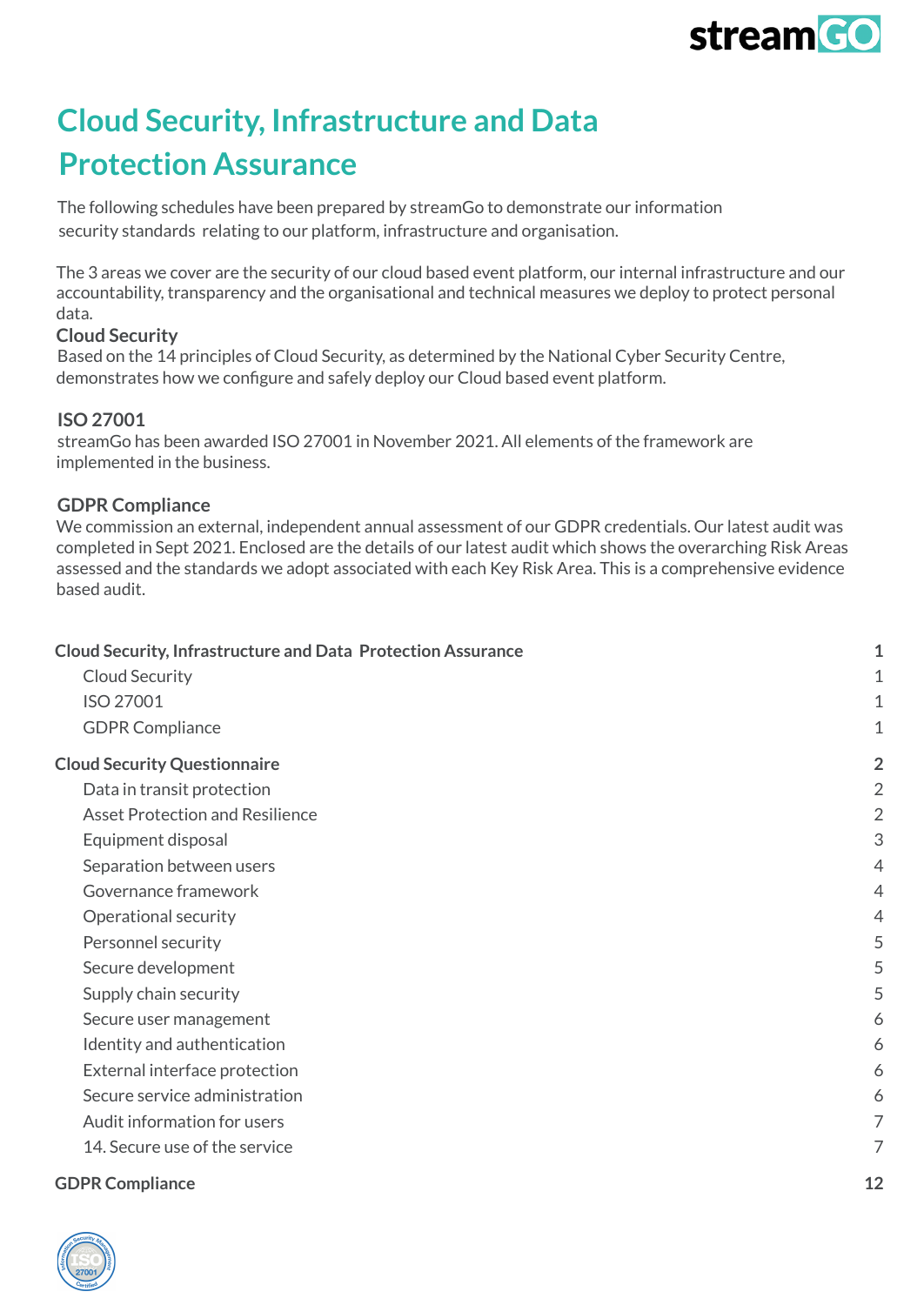

# <span id="page-1-0"></span>**Cloud Security Questionnaire**

<span id="page-1-2"></span><span id="page-1-1"></span>

|                                                   | Principle                                                                                                                                                                                                   | Approach                                                                    | streamGo<br>deployed security                 |
|---------------------------------------------------|-------------------------------------------------------------------------------------------------------------------------------------------------------------------------------------------------------------|-----------------------------------------------------------------------------|-----------------------------------------------|
|                                                   |                                                                                                                                                                                                             |                                                                             |                                               |
|                                                   | 1. Data in transit protection                                                                                                                                                                               |                                                                             |                                               |
| $\mathbf{1}$                                      | User data transiting networks are adequately<br>protected against tampering and eavesdropping.                                                                                                              | Private WAN service                                                         | All services remain<br>with in a single VPC   |
|                                                   | Network protection - denying an attacker the<br>ability to intercept data                                                                                                                                   | Legacy SSL and TLS                                                          | N/A                                           |
|                                                   | Encryption - denying your attacker the ability to<br>read data                                                                                                                                              | <b>TLS</b>                                                                  | <b>TLS 1.2</b>                                |
|                                                   |                                                                                                                                                                                                             | IPsec or TLS VPN gateway                                                    | N/A                                           |
|                                                   |                                                                                                                                                                                                             | Bonded fibre optic<br>connections                                           | N/A                                           |
| 2. Asset Protection and Resilience                |                                                                                                                                                                                                             |                                                                             |                                               |
| 2.1                                               | Physical location and legal jurisdiction                                                                                                                                                                    |                                                                             |                                               |
| how data-handling controls within the service are | We understand in which locations our data is<br>stored, processed and managed. We understand                                                                                                                | Unknown processing and<br>storage locations                                 | N/A                                           |
|                                                   | enforced, relative to UK legislation.                                                                                                                                                                       | Known locations for<br>storage only                                         | N/A                                           |
|                                                   |                                                                                                                                                                                                             | Known locations for<br>storage, processing and<br>management                | United Kingdom                                |
| 2.2                                               | Data centre security                                                                                                                                                                                        |                                                                             |                                               |
|                                                   | Locations used to provide cloud services have<br>physical protection against unauthorised access,                                                                                                           | Unknown                                                                     | N/A                                           |
|                                                   | tampering, theft or reconfiguration of systems.                                                                                                                                                             | Known controls                                                              | AWS approved<br>employee<br>time-bound access |
|                                                   |                                                                                                                                                                                                             | Conformance with a<br>recognised standard                                   | Yes - ISO 27001                               |
| 2.3                                               | Data at rest protection                                                                                                                                                                                     |                                                                             |                                               |
|                                                   | To ensure data is not available to unauthorised<br>parties with physical access to infrastructure, user<br>data held within the service is protected<br>regardless of the storage media on which it's held. | Physical access control                                                     | N/A                                           |
|                                                   |                                                                                                                                                                                                             | Infeasibility of finding a<br>specific customer's data on<br>physical media | N/A                                           |
|                                                   |                                                                                                                                                                                                             | Encryption of all physical<br>media                                         | Encryption at rest<br>using KMS               |

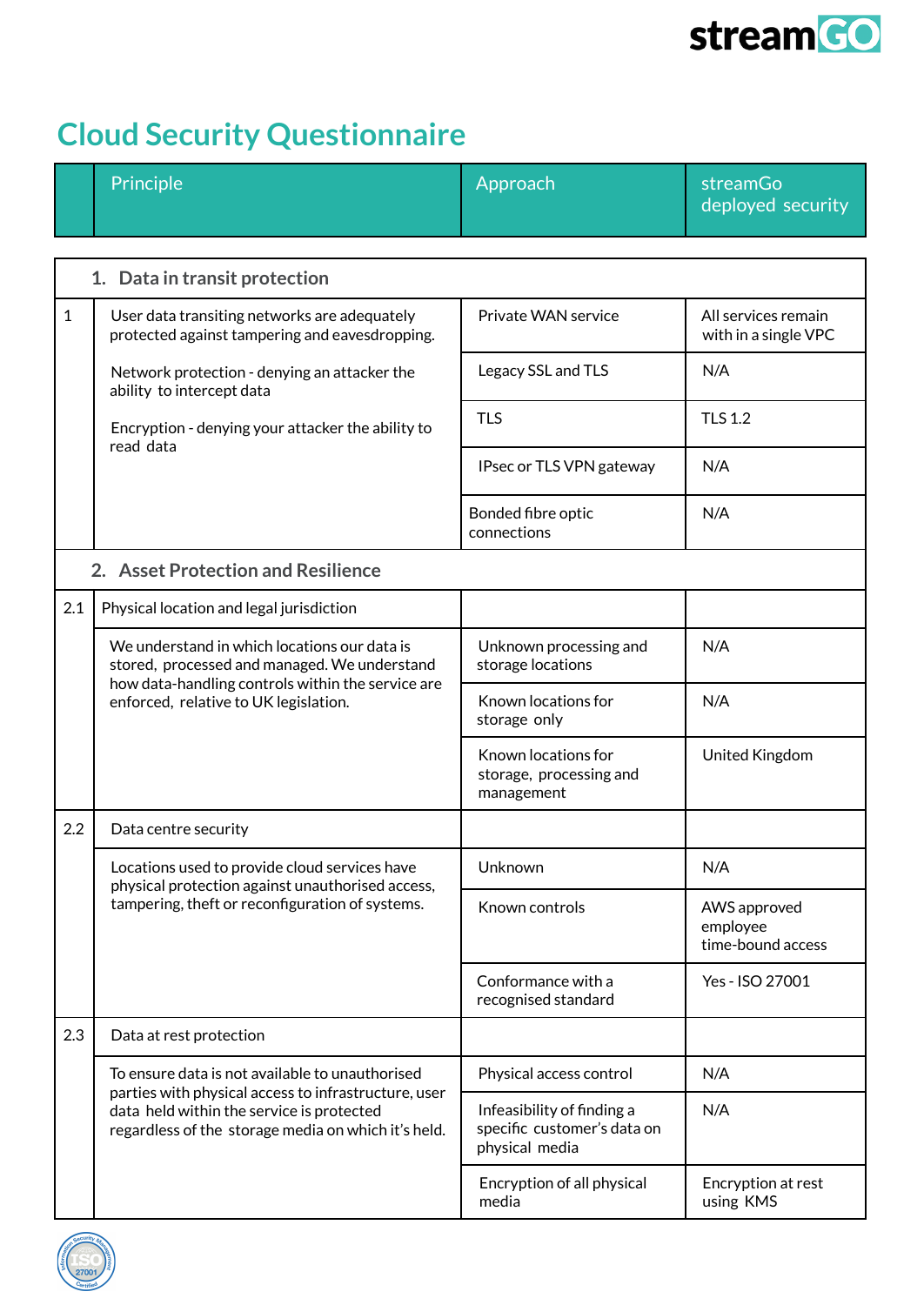

<span id="page-2-0"></span>

| 2.4                     | Data sanitisation                                                                                                                                                                                                                                                                                                   |                                                                                        |                                                                                          |
|-------------------------|---------------------------------------------------------------------------------------------------------------------------------------------------------------------------------------------------------------------------------------------------------------------------------------------------------------------|----------------------------------------------------------------------------------------|------------------------------------------------------------------------------------------|
|                         | The process of provisioning, migrating<br>and de-provisioning resources does not<br>result in unauthorised access to user<br>data.<br>We are sufficiently confident that:<br>1. Our data is erased when resources are moved<br>or re-provisioned, when they leave the service or<br>when we request it to be erased | None/unknown                                                                           | N/A                                                                                      |
|                         |                                                                                                                                                                                                                                                                                                                     | Assurances media can't<br>be directly addressed                                        | Data is no longer served                                                                 |
|                         |                                                                                                                                                                                                                                                                                                                     | Explicit overwriting of<br>storage before<br>reallocation                              | N/A                                                                                      |
|                         | <b>Equipment disposal</b>                                                                                                                                                                                                                                                                                           |                                                                                        |                                                                                          |
| 2.5                     | Once equipment used to deliver a service<br>reaches the end of its useful life, it is disposed of<br>in a way which does not compromise the                                                                                                                                                                         | Unknown or proprietary<br>techniques used                                              | N/A                                                                                      |
|                         | security of the service, or user data stored in the<br>service.                                                                                                                                                                                                                                                     | A recognised standard for<br>equipment disposal is<br>followed                         | Conforms to NIST<br>800-88 guidelines                                                    |
|                         |                                                                                                                                                                                                                                                                                                                     | A third party destruction<br>service is used                                           | N/A                                                                                      |
| 2.6                     | Physical resilience and availability                                                                                                                                                                                                                                                                                |                                                                                        |                                                                                          |
|                         | Services have varying levels of resilience, which<br>will affect their ability to operate normally in the<br>event of failures, incidents or attacks. A service<br>without guarantees of availability may become<br>unavailable, potentially for prolonged periods,<br>regardless of the impact on your business.   | <b>Publicised Service Level</b><br>Agreement (SLA)                                     | Yes                                                                                      |
|                         |                                                                                                                                                                                                                                                                                                                     | Historical data relating to<br>service availability                                    | N/A                                                                                      |
|                         |                                                                                                                                                                                                                                                                                                                     | System design to<br>demonstrate service<br>resilience                                  | Multi-zone availability<br>served through load<br>balancer with regular<br>health checks |
|                         | 3. Separation between users                                                                                                                                                                                                                                                                                         |                                                                                        |                                                                                          |
|                         | No malicious or compromised user of the service<br>can affect the service or data of another.                                                                                                                                                                                                                       | Virtualisation technologies<br>(e.g. a hypervisor) provide<br>separation between users | N/A                                                                                      |
|                         |                                                                                                                                                                                                                                                                                                                     | Other software provides<br>separation between users                                    | User policies<br>prevent writing of<br>data                                              |
| 4. Governance framework |                                                                                                                                                                                                                                                                                                                     |                                                                                        |                                                                                          |
|                         | We have a security governance framework<br>which coordinates and directs management of<br>our service and information within it.                                                                                                                                                                                    | Assertion that the goals<br>are met                                                    | Yes                                                                                      |
|                         |                                                                                                                                                                                                                                                                                                                     | Conformance with a<br>recognised standard                                              | Yes - ISO 27001                                                                          |
|                         | 1. A clearly identified, and named, board owner<br>2. A documented framework for security<br>governance, with policies governing key aspects of                                                                                                                                                                     |                                                                                        |                                                                                          |

<span id="page-2-2"></span><span id="page-2-1"></span>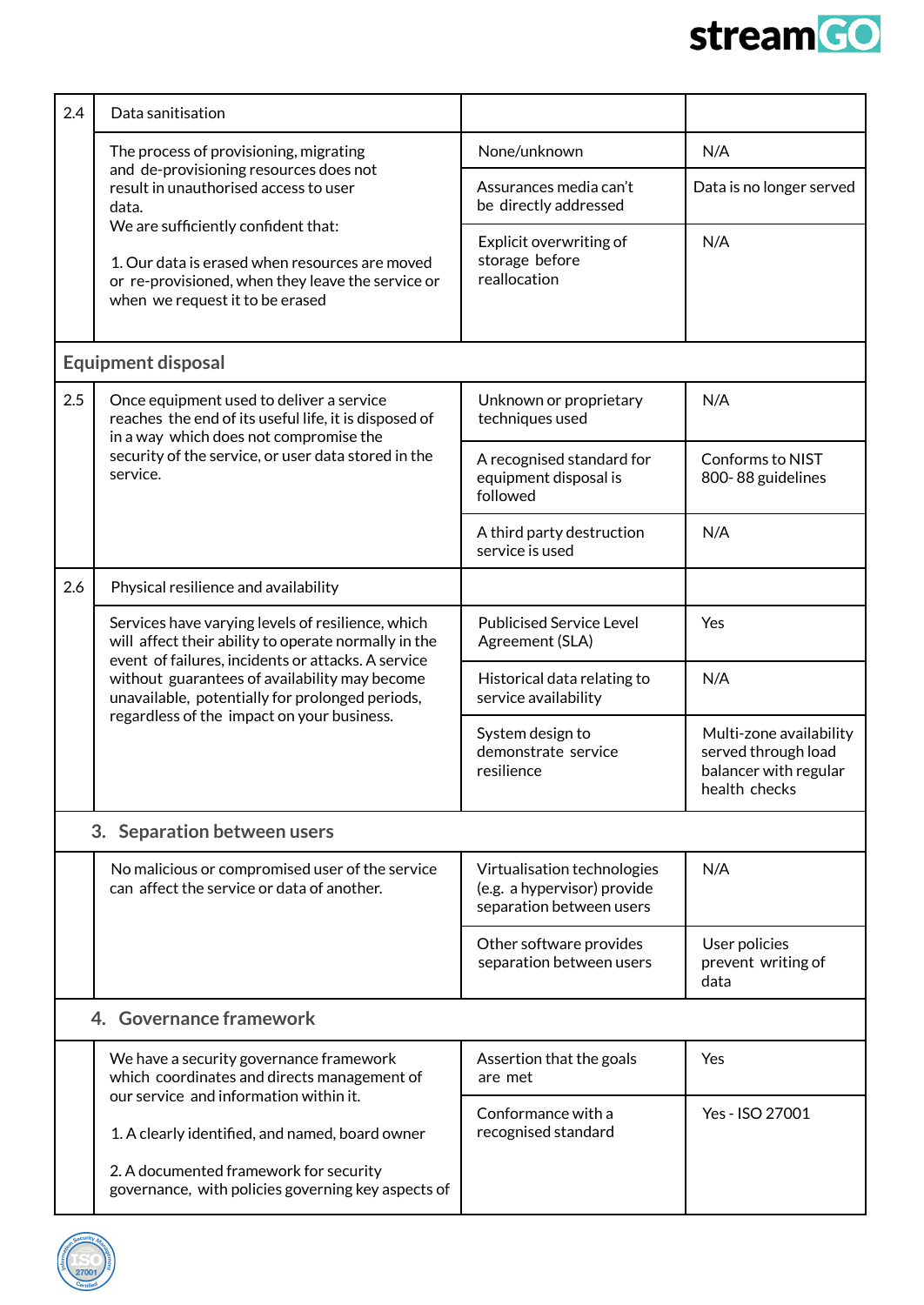

<span id="page-3-0"></span>

| information security relevant to the service.                                                                                                                                                          |                                           |                                                                                                                                               |  |
|--------------------------------------------------------------------------------------------------------------------------------------------------------------------------------------------------------|-------------------------------------------|-----------------------------------------------------------------------------------------------------------------------------------------------|--|
| 3. Security and information security are part of<br>our financial and operational risk reporting<br>mechanisms, which are reportable to the board                                                      |                                           |                                                                                                                                               |  |
| 4. We have documented processes to identify<br>and ensure compliance with applicable legal<br>and regula tory requirements.                                                                            |                                           |                                                                                                                                               |  |
| 5. Operational security                                                                                                                                                                                |                                           |                                                                                                                                               |  |
| The service is operated and managed securely<br>to impede, detect or prevent attacks.                                                                                                                  |                                           |                                                                                                                                               |  |
| Configuration and change management<br>We have an accurate picture of the assets which<br>make up the service, along with their<br>configurations and dependencies.                                    | Assertion that the goals<br>are met       | Yes, all assets,<br>configuration and<br>dependencies are<br>documented                                                                       |  |
|                                                                                                                                                                                                        | Conformance with a<br>recognised standard | Yes - ISO 27001                                                                                                                               |  |
| Vulnerability management<br>We have a vulnerability management process<br>which enables us to know what vulnerabilities<br>are present within our IT estate on a regular<br>basis.                     | Conformance with a<br>recognised standard | Yes - ISO 27001                                                                                                                               |  |
| <b>Protective Monitoring</b><br>We effectively monitor for attack, misuse and<br>mal function                                                                                                          | Assertion that the goals<br>are met       | Yes, platform access<br>is continuously<br>monitored and<br>logged                                                                            |  |
|                                                                                                                                                                                                        | Conformance with a<br>recognised standard | Yes - ISO 27001                                                                                                                               |  |
| Incident management<br>1. Incident management processes are in place<br>for the service and are actively deployed in<br>response to security incidents<br>2. Pre-planned incident management processes | Assertion that the goals<br>are met       | Internal processes in<br>place for handling of<br>all incident types.<br>Direct contacts in<br>place for reports<br>from external<br>sources. |  |
| are in place<br>3. A defined process and contact route exists<br>for reporting of security incidents by<br>consumers and external entities                                                             | Conformance with a<br>recognised standard | Yes - ISO 27001                                                                                                                               |  |
| 4. Security incidents are reported in<br>acceptable timescales and formats                                                                                                                             |                                           |                                                                                                                                               |  |
| 6. Personnel security                                                                                                                                                                                  |                                           |                                                                                                                                               |  |

<span id="page-3-1"></span>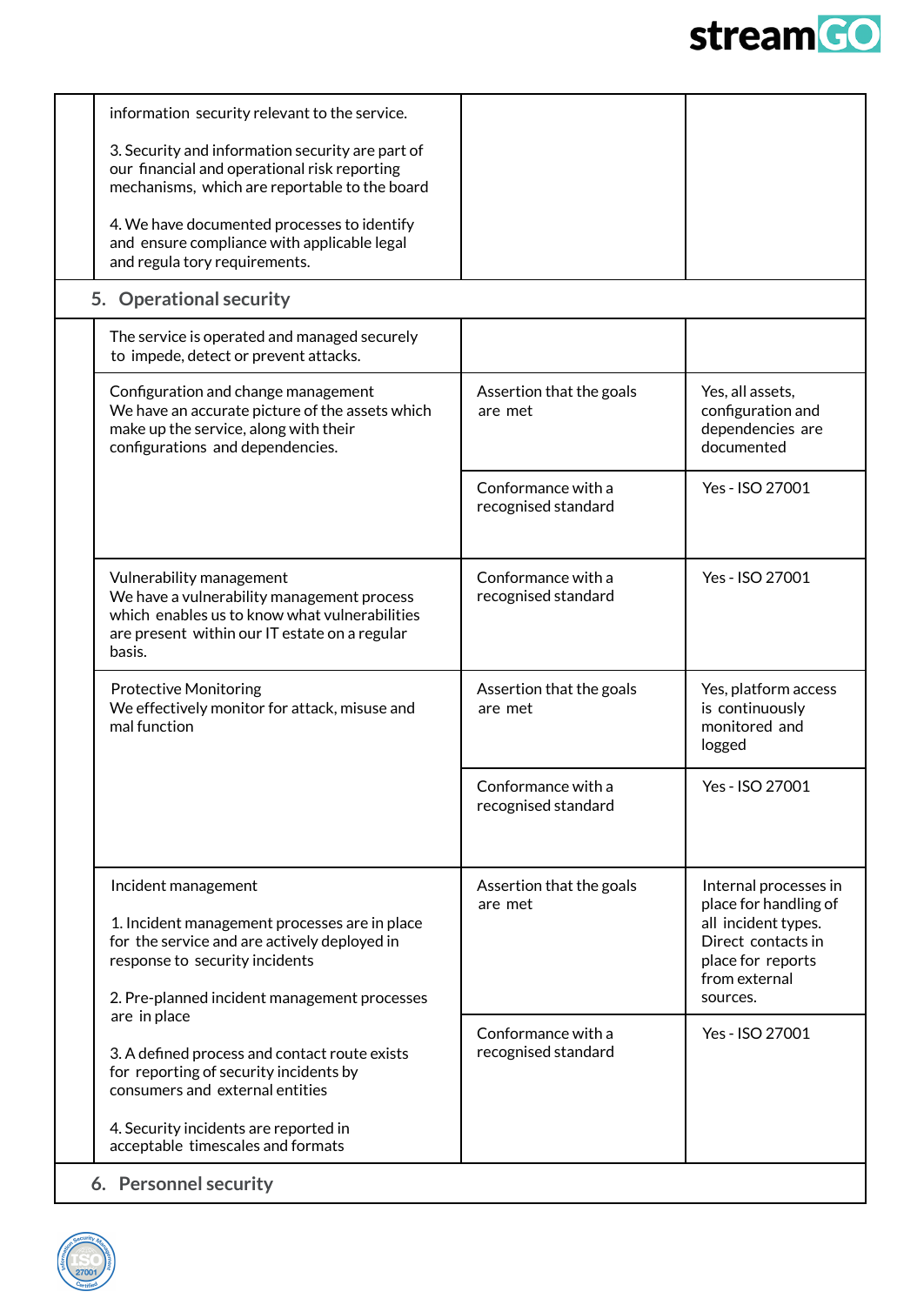

<span id="page-4-0"></span>

|                           | 1. Only authorised employees have access to<br>personal data and systems.                                                                  | Personnel screening not<br>performed                                                                                  | N/A                                                                              |
|---------------------------|--------------------------------------------------------------------------------------------------------------------------------------------|-----------------------------------------------------------------------------------------------------------------------|----------------------------------------------------------------------------------|
|                           | 2. We thoroughly and regularly screen and<br>adequately train our staff.                                                                   |                                                                                                                       |                                                                                  |
|                           |                                                                                                                                            | Personnel screening<br>performed but does not<br>conform with BS7858:2012                                             | Only trained and<br>authorised personnel<br>given access                         |
|                           |                                                                                                                                            | Personnel screening per<br>formed which conforms<br>to BS7858:2012                                                    | N/A                                                                              |
|                           | 7. Secure development                                                                                                                      |                                                                                                                       |                                                                                  |
|                           | Services are designed and developed to identify<br>and mitigate threats to system security.                                                | Engineering approaches<br>consider security as an<br>important factor                                                 | Yes                                                                              |
|                           |                                                                                                                                            | Engineering approach<br>adheres to a secure<br>development standard or<br>recognised good practice                    | SDLC incorporates<br>industry best<br>practices and<br>conforms to ISO<br>27001. |
|                           |                                                                                                                                            | Independent reviews of<br>engineering approach is<br>undertaken against<br>recognised secure<br>development standards | Yes as part of ISO<br>27001                                                      |
|                           | 8. Supply chain security                                                                                                                   |                                                                                                                       |                                                                                  |
|                           | We ensure our supply chain satisfactorily supports<br>all of our security principles.                                                      | Our security<br>commitments transit<br>through our suppliers                                                          | Yes                                                                              |
|                           |                                                                                                                                            | Assessed through application<br>of an appropriate standard                                                            | N/A                                                                              |
| 9. Secure user management |                                                                                                                                            |                                                                                                                       |                                                                                  |
|                           | Management interfaces and procedures in place<br>to prevent unauthorised access and alteration<br>of our resources, applications and data. | Authentication of users<br>takes place to the<br>management interfaces and<br>support channels                        | Yes                                                                              |
|                           |                                                                                                                                            | Strong authentication in<br>place                                                                                     | Yes                                                                              |
|                           |                                                                                                                                            | Strong authentication is in<br>place, which is subject to<br>regular exercising                                       | Yes                                                                              |

<span id="page-4-2"></span><span id="page-4-1"></span>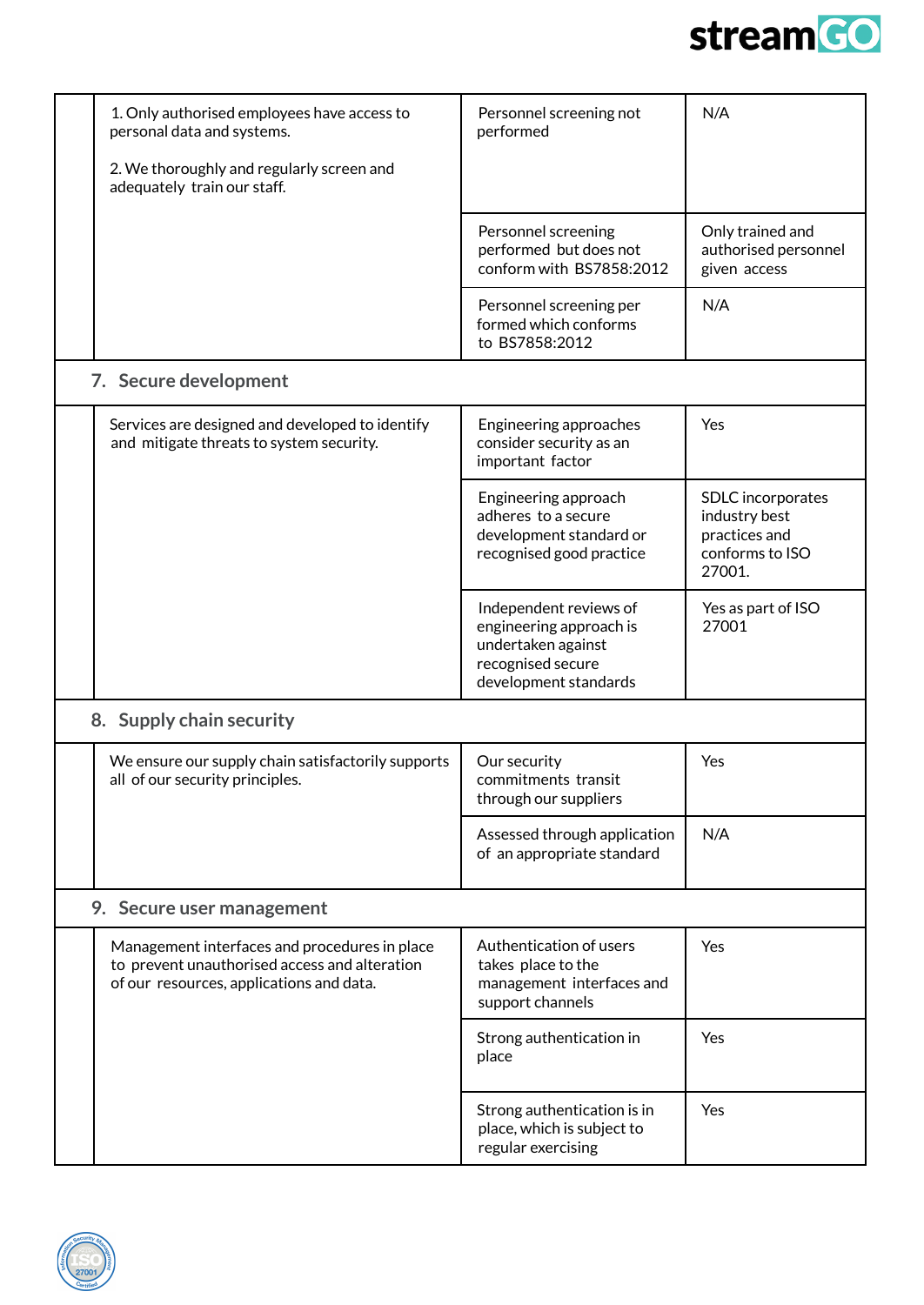

<span id="page-5-0"></span>

|                                 |                                                                                               | Separation and access<br>control exist within<br>management interfaces                 | Yes                                                                            |
|---------------------------------|-----------------------------------------------------------------------------------------------|----------------------------------------------------------------------------------------|--------------------------------------------------------------------------------|
|                                 |                                                                                               | No digital service<br>management interface for<br>users to administer their<br>service | N/A                                                                            |
|                                 |                                                                                               | Access control<br>implemented in software                                              | N/A                                                                            |
|                                 |                                                                                               | Access control<br>implemented in software,<br>subject to regular testing               | Yes                                                                            |
|                                 | 10. Identity and authentication                                                               |                                                                                        |                                                                                |
|                                 | All access to the service interfaces are constrained                                          | Two factor authentication                                                              | N/A                                                                            |
|                                 | to authenticate and authorised individuals.                                                   | TLS client certificate                                                                 | Yes                                                                            |
|                                 | Authentication occurs over secure channels.                                                   | Identity federation with<br>your existing identity<br>provider                         | N/A                                                                            |
|                                 |                                                                                               | Limited access over<br>dedicated link, enterprise<br>or community network              | N/A                                                                            |
|                                 |                                                                                               | Username and password<br>access                                                        | Yes                                                                            |
|                                 | 11. External interface protection                                                             |                                                                                        |                                                                                |
|                                 | All external or less trusted interfaces of the                                                | Internet                                                                               | Yes                                                                            |
|                                 | service are identified and appropriately<br>defended.                                         | Community network                                                                      | N/A                                                                            |
|                                 |                                                                                               | Private network                                                                        | Yes                                                                            |
|                                 | 12. Secure service administration                                                             |                                                                                        |                                                                                |
|                                 | The design, implementation and management of<br>administration systems follow enterprise good | Unknown service<br>management architecture                                             |                                                                                |
| attackers.                      | practice, whilst recognising their high value to                                              | Known service<br>management<br>architecture                                            |                                                                                |
|                                 |                                                                                               | Other                                                                                  | SDLC incorporates<br>industry best practices<br>and regular<br>reviews/testing |
| 13. Audit information for users |                                                                                               |                                                                                        |                                                                                |
|                                 | Audit to monitor access to our service and the                                                | None                                                                                   | Yes                                                                            |
|                                 |                                                                                               |                                                                                        |                                                                                |

<span id="page-5-3"></span><span id="page-5-2"></span><span id="page-5-1"></span>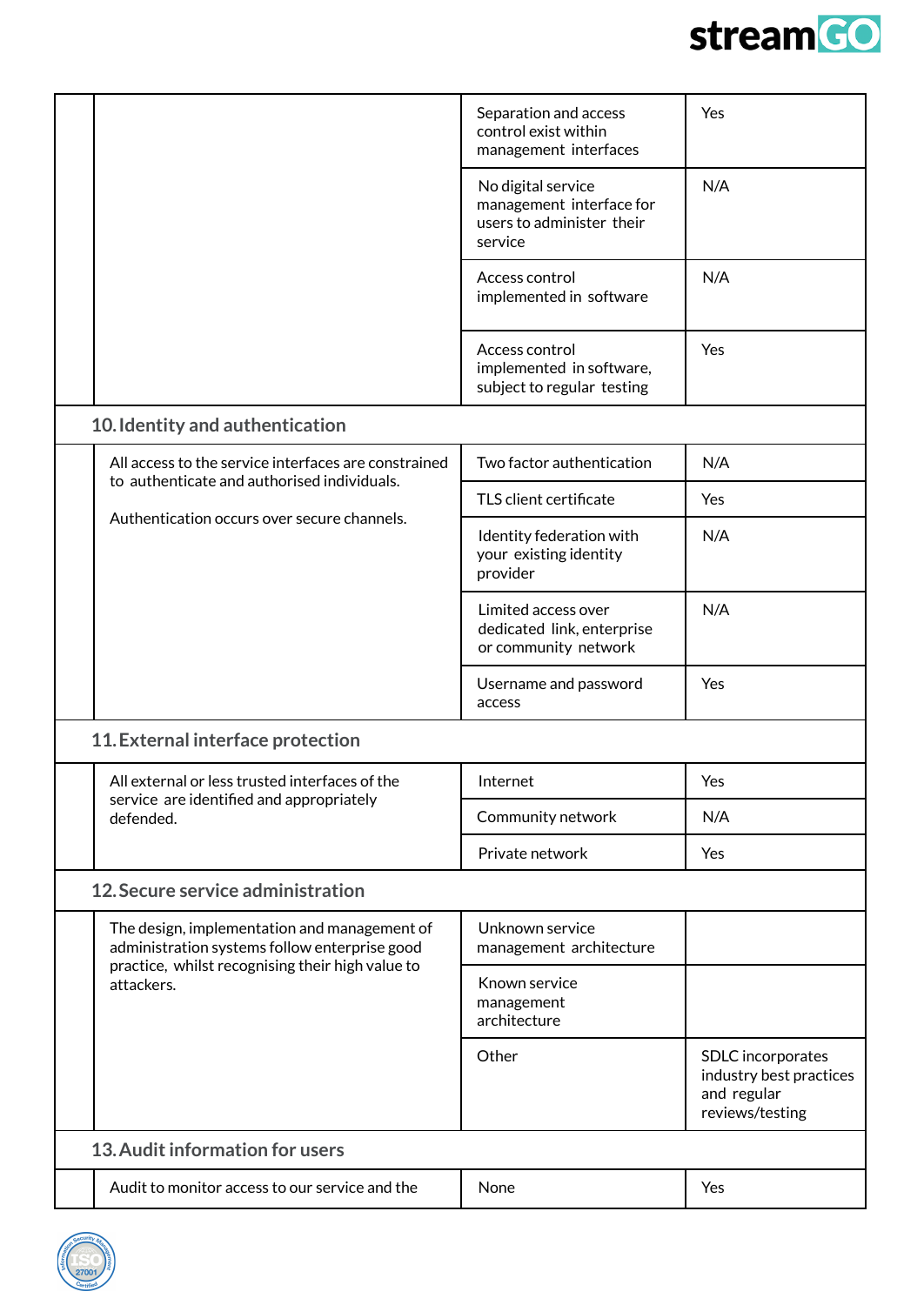

<span id="page-6-0"></span>

| data held within it are available upon request                                            | Data made available by<br>negotiation |     |
|-------------------------------------------------------------------------------------------|---------------------------------------|-----|
|                                                                                           | Data made available                   |     |
| 14. Secure use of the service                                                             |                                       |     |
| We have full knowledge of the configuration or<br>state of devices accessing the service. | Enterprise managed<br>devices         | Yes |
|                                                                                           | Partner managed devices               | N/A |
|                                                                                           | Unknown devices                       | N/A |

| <b>Criteria</b>                                                                                                                                     | <b>Approach</b>                                                                                                                                                                          | <b>streamGo</b><br>deployed<br>security                                    |
|-----------------------------------------------------------------------------------------------------------------------------------------------------|------------------------------------------------------------------------------------------------------------------------------------------------------------------------------------------|----------------------------------------------------------------------------|
| <b>Office Firewalls and Internet</b><br>Gateways Software or hardware<br>which provides technical protection<br>between our systems and the outside | We have firewalls at the boundaries between<br>our organisation's internal networks and the<br>internet                                                                                  | Firewall in place<br>within the office<br>and Amazon Web<br>Services (AWS) |
| world. Questions in this section relate<br>to Hardware Firewall devices,<br>Routers, Computers and Laptops only.                                    | Has the password that's set up prior to<br>installation of your internet router been<br>changed for installation                                                                         | Changed upon<br>initial set up                                             |
|                                                                                                                                                     | Is the new password on all your internet<br>routers or hardware firewall devices are at<br>least 8 characters in length and are difficult to<br>guess                                    | Yes                                                                        |
|                                                                                                                                                     | Do you change the password whenever we<br>suspect it may have been compromised                                                                                                           | Yes                                                                        |
|                                                                                                                                                     | Do you have any services enabled that are<br>accessible externally from your internet<br>routers or hardware firewall devices for<br>which you do not have a documented<br>business case | No                                                                         |
|                                                                                                                                                     | If you do have services enabled on your<br>firewall, do you have a process to ensure they<br>are disa bled in a timely manner when they<br>are no longer required? Describe the process. | N/A                                                                        |
|                                                                                                                                                     | Have you configured your internet routers<br>or hardware firewall devices so that they<br>block all other services from being<br>advertised to the internet?                             | Yes                                                                        |
|                                                                                                                                                     | Are your internet routers or hardware<br>firewalls configured to allow access to their<br>configuration settings over the internet?                                                      | <b>No</b>                                                                  |

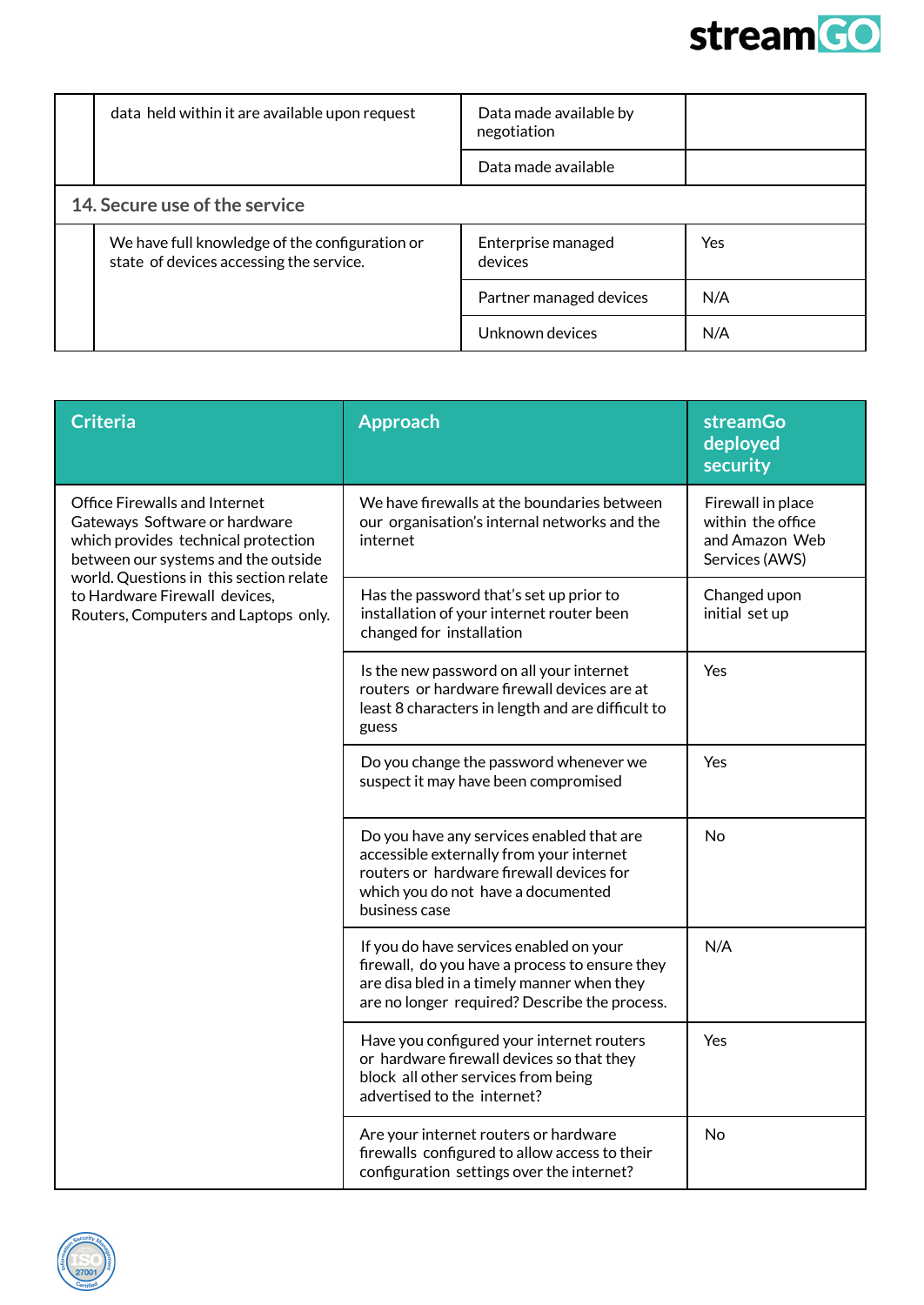

|                                                                                                                                                                                                                                                                                                                               | If yes, is there a documented business<br>requirement for this access?                                                                                                                                          | N/A                                                                                                                       |
|-------------------------------------------------------------------------------------------------------------------------------------------------------------------------------------------------------------------------------------------------------------------------------------------------------------------------------|-----------------------------------------------------------------------------------------------------------------------------------------------------------------------------------------------------------------|---------------------------------------------------------------------------------------------------------------------------|
|                                                                                                                                                                                                                                                                                                                               | If yes, is the access to the settings protected<br>by either two-factor authentication or by<br>only allowing trusted IP addresses to access<br>the settings? List which option is used.                        | N/A                                                                                                                       |
|                                                                                                                                                                                                                                                                                                                               | Do you have software firewalls enabled on all<br>of your computers and laptops?                                                                                                                                 | Yes                                                                                                                       |
|                                                                                                                                                                                                                                                                                                                               | If not, is this because software firewalls are<br>not commonly available for the operating<br>system you are using? Please list the<br>operating systems.                                                       | N/A                                                                                                                       |
| Secure Configuration<br>Computers are often not secure upon<br>default installation. An<br>'out-of-the-box' set-up can often<br>include an administrative account with<br>a standard, publicly known default                                                                                                                  | When you are able to do so, have you<br>removed or disabled all the software that<br>you do not use on your laptops, computers,<br>servers, tablets and mobile phones? Describe<br>how you achieve this.        | Yes, we have done<br>this on a main system<br>and then all<br>machines are cloned<br>from the main<br>system once a year. |
| password, one or more unnecessary<br>user accounts enabled (sometimes<br>with special access privileges) and<br>pre-installed but unnecessary<br>applications or services. All of these<br>present security risks. Questions in<br>this section apply to: Servers,<br>Computers, Laptops, Tablets and<br><b>Mobile Phones</b> | Have you ensured that all your laptops,<br>computers, servers, tablets and mobile devices<br>only contain necessary user accounts that are<br>regularly used in the course of your business?                    | Yes $-$ using<br>jumpcloud by<br>department                                                                               |
|                                                                                                                                                                                                                                                                                                                               | Have you changed the default password for<br>all user and administrator accounts on all your<br>laptops, computers, servers, tablets and<br>smartphones to a non-guessable password of<br>8 characters or more? | Yes                                                                                                                       |
|                                                                                                                                                                                                                                                                                                                               | Do all your users and administrators use<br>pass words of at least 8 characters?                                                                                                                                | Yes                                                                                                                       |
|                                                                                                                                                                                                                                                                                                                               | Do you run software that provides sensitive<br>or critical information (that shouldn't be<br>made public) to external users across the<br>internet?                                                             | Yes, our platform                                                                                                         |
|                                                                                                                                                                                                                                                                                                                               | If yes, do you ensure all users of these<br>services use a password of at least 8<br>characters and that your systems do not<br>restrict the length of the password?                                            | Yes                                                                                                                       |
|                                                                                                                                                                                                                                                                                                                               | If yes, do you ensure that you change<br>passwords if you believe that they have been<br>compromised?                                                                                                           | Yes                                                                                                                       |
|                                                                                                                                                                                                                                                                                                                               | If yes, are your systems set to lockout after<br>ten or fewer unsuccessful login attempts, or<br>limit the number of login attempts to no more<br>than ten within five minutes?                                 | No                                                                                                                        |

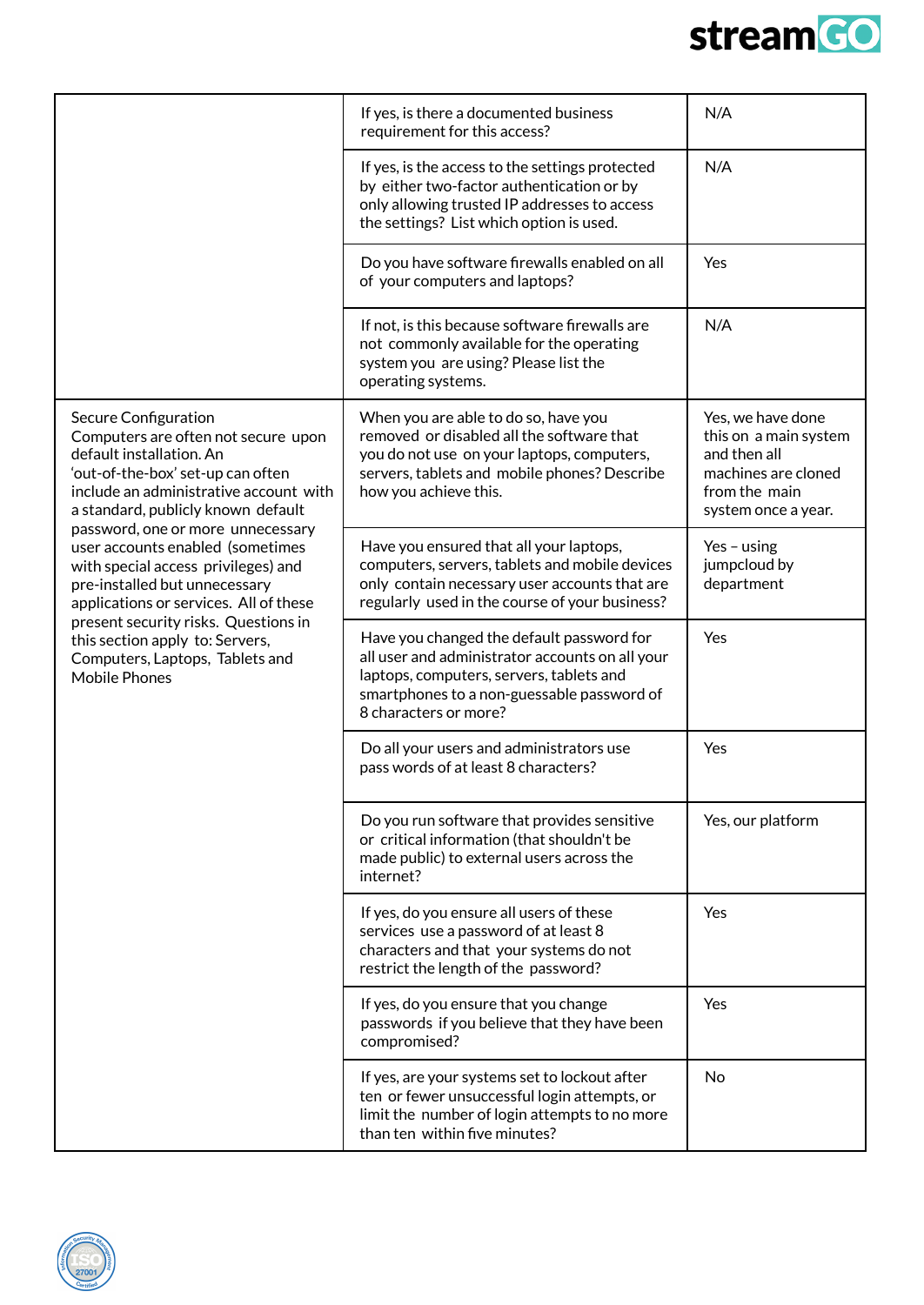

|                                                                                                                                                                                                                                                                                                                                                                                                                                                                                                                                     | If yes, do you have a password policy that<br>guides all your users?                                                                                                                                                 | Not formally but<br>passwords have to be<br>over 8 digits,<br>containing capitals<br>and symbols. It<br>prevents any that<br>don't match this<br>requirement |
|-------------------------------------------------------------------------------------------------------------------------------------------------------------------------------------------------------------------------------------------------------------------------------------------------------------------------------------------------------------------------------------------------------------------------------------------------------------------------------------------------------------------------------------|----------------------------------------------------------------------------------------------------------------------------------------------------------------------------------------------------------------------|--------------------------------------------------------------------------------------------------------------------------------------------------------------|
|                                                                                                                                                                                                                                                                                                                                                                                                                                                                                                                                     | Is "auto-run" or "auto-play" disabled on all of<br>your systems?                                                                                                                                                     | Yes                                                                                                                                                          |
| Software Patching<br>To protect your organisation, you<br>should ensure that your software is<br>always up-to-date with the latest                                                                                                                                                                                                                                                                                                                                                                                                  | Are all operating systems and firmware on<br>your devices supported by a supplier that<br>produces regular fixes for any security<br>problems?                                                                       | Yes                                                                                                                                                          |
| patches. If, on any of your in-scope<br>devices, you are using an operating<br>system which is no longer supported,<br>(e.g. Microsoft Windows XP/                                                                                                                                                                                                                                                                                                                                                                                  | Are all applications on your devices<br>supported by a supplier that produces<br>regular fixes for any security problems?                                                                                            | Yes                                                                                                                                                          |
| Vista/2003 or macOS El Capitan,<br>Ubuntu 17.10), and you are not being<br>provided with updates from another<br>reliable source, then you will not be                                                                                                                                                                                                                                                                                                                                                                              | Is all software licensed in accordance with<br>the publisher's recommendations?                                                                                                                                      | Yes                                                                                                                                                          |
| awarded certification. Mobile phones<br>and tablets are in scope and must also<br>use an operating system that is still<br>supported by the manufacturer.<br>Questions in this section apply to:<br>Servers, Computers, Laptops,<br>Tablets, Mobile Phones, Routers<br>and Firewalls.                                                                                                                                                                                                                                               | Are all high-risk or critical security updates for<br>operating systems and firmware installed<br>within 14 days of release? Describe how you<br>achieve this.                                                       | Yes, they auto<br>update in the<br>background                                                                                                                |
|                                                                                                                                                                                                                                                                                                                                                                                                                                                                                                                                     | Are all high-risk or critical security updates for<br>applications (including any associated files and<br>any plugins such as Adobe Flash) installed<br>within 14 days of release? Describe how you<br>achieve this. | Yes, auto installed                                                                                                                                          |
|                                                                                                                                                                                                                                                                                                                                                                                                                                                                                                                                     | Have you removed any applications on your<br>devices that are no longer supported and no<br>longer receive regular fixes for security<br>problems?                                                                   | N/A                                                                                                                                                          |
| <b>User Accounts</b><br>It is important to only give users<br>access to the resources and data<br>necessary for their roles, and no more.<br>All users need to have unique<br>accounts and should not be carrying<br>out day-to-day tasks such as invoicing<br>or dealing with e-mail whilst logged on<br>as a user with administrator privileges<br>which allow significant changes to the<br>way your computer systems work.<br>Questions in this section apply to:<br>Servers, Computers, Laptops,<br>Tablets and Mobile Phones. | Are users only provided with user accounts<br>after a process has been followed to approve<br>their creation? Describe the process.                                                                                  | Approved by<br>Production<br>Director                                                                                                                        |
|                                                                                                                                                                                                                                                                                                                                                                                                                                                                                                                                     | Can you only access laptops, computers and<br>servers in your organisation (and the<br>applications they contain) by entering a<br>unique username and password?                                                     | Yes                                                                                                                                                          |
|                                                                                                                                                                                                                                                                                                                                                                                                                                                                                                                                     | How do you ensure you have deleted, or<br>disa bled, any accounts for staff who are no<br>longer with your organisation?                                                                                             | They are deleted as<br>soon as they leave<br>the business. We<br>have a list of<br>accounts to disable<br>at this point.                                     |

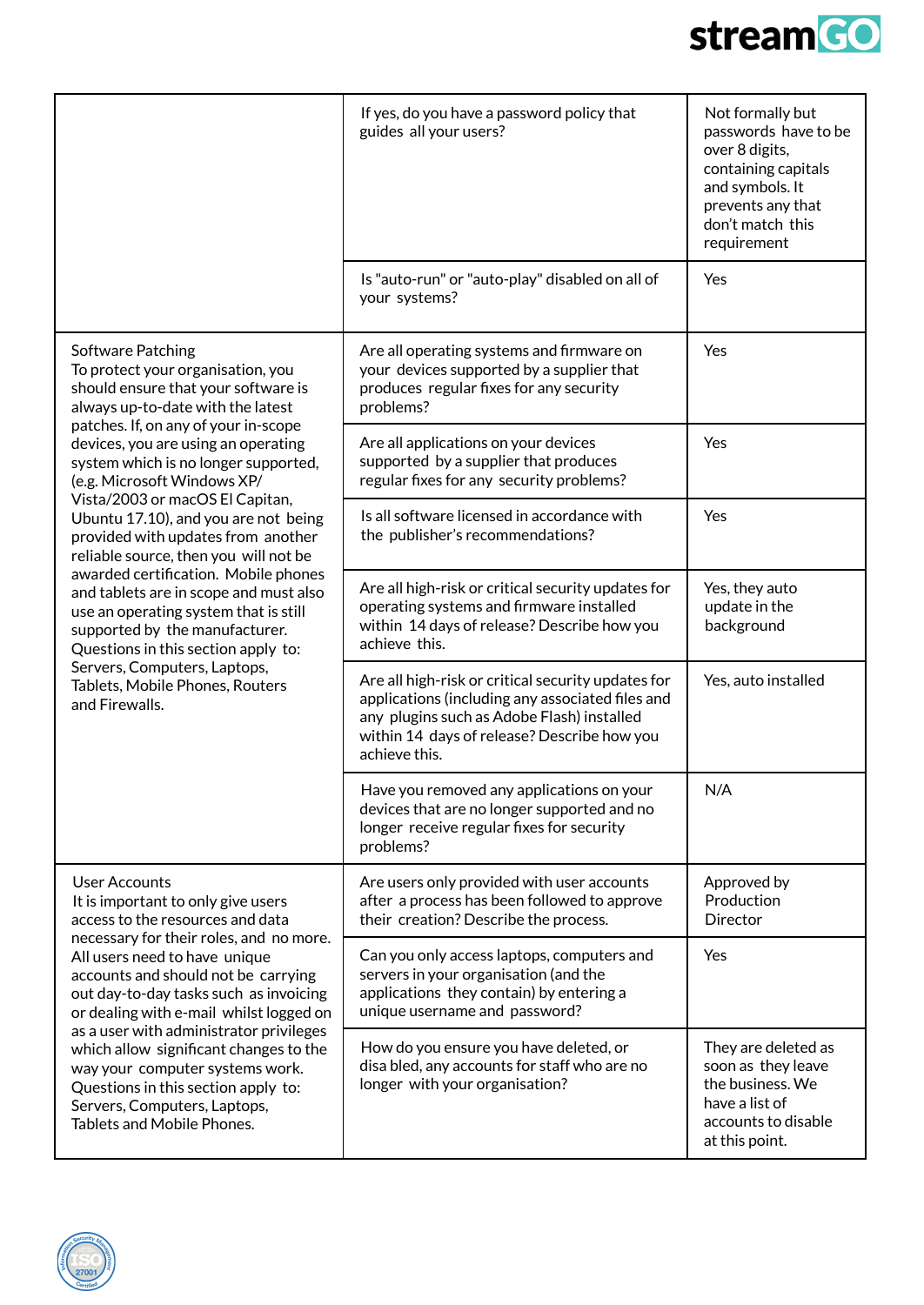

т

|                                                                                                                                                                                                                                                                                                                                                                                                                                                | Do you ensure that staff only have the<br>privileges that they need to do their current<br>job? How do you do this?                                                                                                                                                                                                                                              | Yes. Regular<br>review takes<br>place                                                                         |
|------------------------------------------------------------------------------------------------------------------------------------------------------------------------------------------------------------------------------------------------------------------------------------------------------------------------------------------------------------------------------------------------------------------------------------------------|------------------------------------------------------------------------------------------------------------------------------------------------------------------------------------------------------------------------------------------------------------------------------------------------------------------------------------------------------------------|---------------------------------------------------------------------------------------------------------------|
| <b>Administrative Accounts</b><br>User accounts with special access<br>privileges (e.g. administrative<br>accounts) typically have the greatest<br>level of access to information,<br>applications and computers. When<br>these privileged accounts are<br>accessed by attackers they can cause<br>the most amount of damage because                                                                                                           | Do you have a formal process for giving<br>someone access to systems at an<br>"administrator" level? Describe the process.                                                                                                                                                                                                                                       | No                                                                                                            |
|                                                                                                                                                                                                                                                                                                                                                                                                                                                | How do you ensure that staff only use<br>administrator accounts to carry out<br>administrative activities (such as installing<br>software or making configuration changes)?                                                                                                                                                                                      | The main user account<br>is not admin - they<br>must enter admin<br>password and request<br>this to allow it. |
| they can usually perform actions such<br>as install malicious software and<br>make changes. Special access includes<br>privileges over and above those of                                                                                                                                                                                                                                                                                      | How do you ensure that administrator<br>accounts are not used for accessing email or<br>web browsing?                                                                                                                                                                                                                                                            | They can't login<br>as admin                                                                                  |
| normal users. It is not acceptable to<br>work on a day-to-day basis in a<br>privileged "administrator" mode.<br>Questions in this section apply to:                                                                                                                                                                                                                                                                                            | Do you formally track which users have<br>administrator accounts in your organisation?                                                                                                                                                                                                                                                                           | Yes - Jumpcloud                                                                                               |
| Servers, Computers, Laptops, Tablets<br>and Mobile Phones.                                                                                                                                                                                                                                                                                                                                                                                     | Do you review who should have<br>administrative access on a regular basis?                                                                                                                                                                                                                                                                                       | Yes                                                                                                           |
|                                                                                                                                                                                                                                                                                                                                                                                                                                                | Have you enabled two-factor authentication<br>for access to all administrative accounts?                                                                                                                                                                                                                                                                         | No                                                                                                            |
|                                                                                                                                                                                                                                                                                                                                                                                                                                                | If no, is this because two-factor<br>authentication is not available for some or all<br>of your devices or systems? List the devices<br>or systems that do not allow two-factor<br>authentication.                                                                                                                                                               | Jumpcloud                                                                                                     |
| Malware protection<br>Malware (such as computer<br>viruses) is generally used to steal or<br>damage information. Malware is<br>often used in conjunction with other<br>kinds of attack such as 'phishing'<br>(obtaining information by confidence<br>trickery) and social network sites<br>(which can be mined for information<br>useful to a hacker) to provide a<br>focussed attack on an organisation.<br>Anti-malware solutions (including | Are all of your computers, laptops, tablets and<br>mobile phones protected from malware by<br>either;<br>A - having anti-malware software installed,<br>B - limiting installation of applications to an<br>approved set (i.e. using an App Store and a list<br>of approved applications) or,<br>C - application sandboxing (i.e. by using a<br>virtual machine)? | Yes                                                                                                           |
| anti-virus) are available from<br>commercial suppliers, some free, but<br>usually as complete software and<br>support packages.                                                                                                                                                                                                                                                                                                                | If Option A: Where you have anti-malware<br>software installed, is it set to update daily<br>and scan files automatically upon access?                                                                                                                                                                                                                           | Yes                                                                                                           |
| Malware are continually evolving, so<br>it is important that the supplier<br>includes both malware signatures<br>and heuristic detection facilities<br>which are updated as frequently as<br>possible. Anti-malware products can<br>also help confirm whether websites                                                                                                                                                                         | If Option A: Where you have anti-malware<br>software installed, is it set to scan web pages<br>you visit and warn you about accessing<br>malicious websites?                                                                                                                                                                                                     | Yes                                                                                                           |

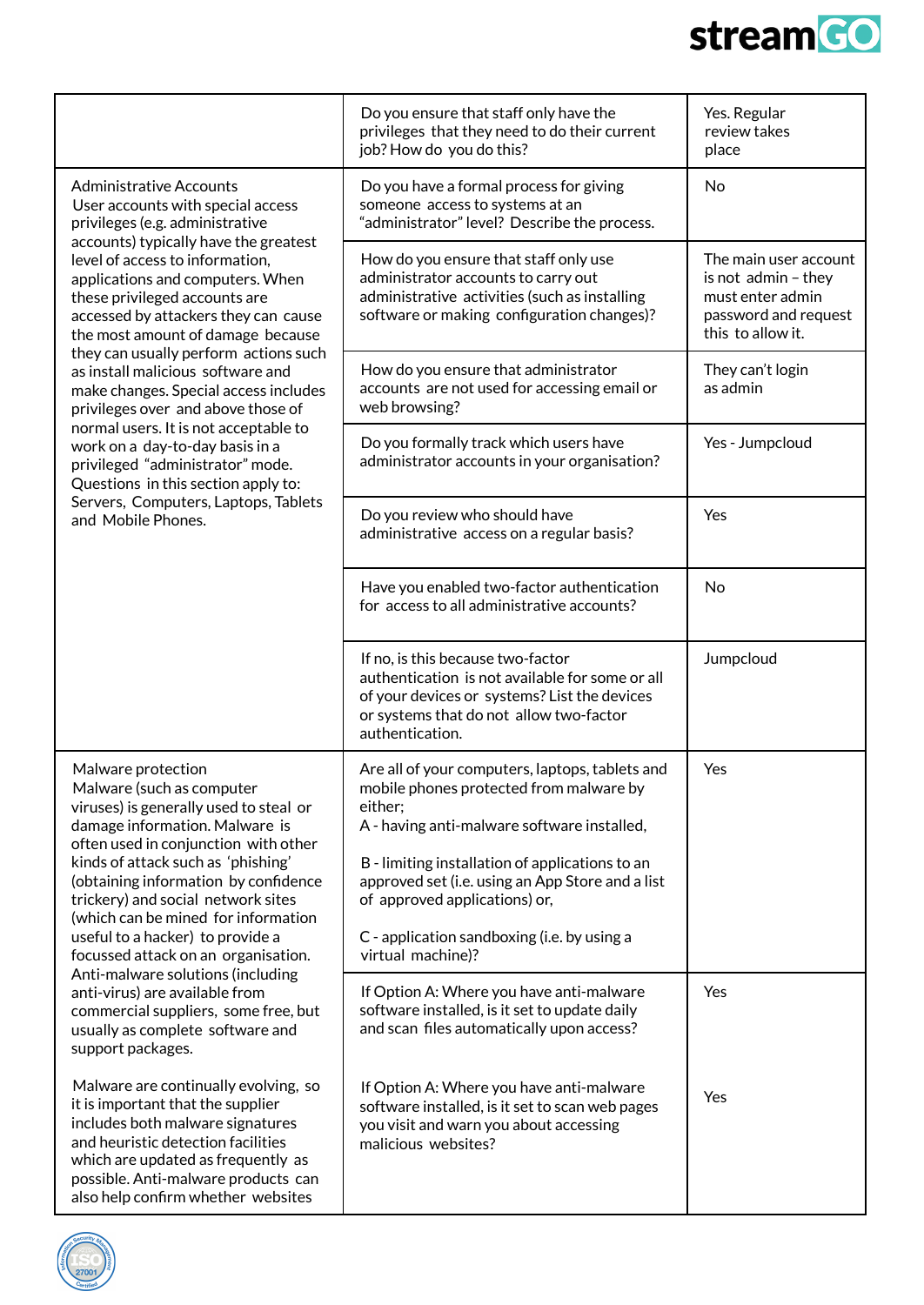

| you visit are malicious.<br>Questions in this section apply to: | If Option B: Where you use an app-store or<br>application signing, are users restricted from<br>installing unsigned applications?                                                                                                   | <b>Yes</b> |
|-----------------------------------------------------------------|-------------------------------------------------------------------------------------------------------------------------------------------------------------------------------------------------------------------------------------|------------|
| Computers, Laptops, Tablets and<br>Mobile Phones.               | If Option B: Where you use an app-store or<br>application signing, do you ensure that users<br>only install applications that have been<br>approved by your organisation and do you<br>document this list of approved applications? | Yes        |
|                                                                 | If Option C: Where you use application<br>sandboxing, do you ensure that applications<br>within the sandbox are unable to access data<br>stores, sensitive peripherals and your local<br>network? Describe how you achieve this.    | N/A        |

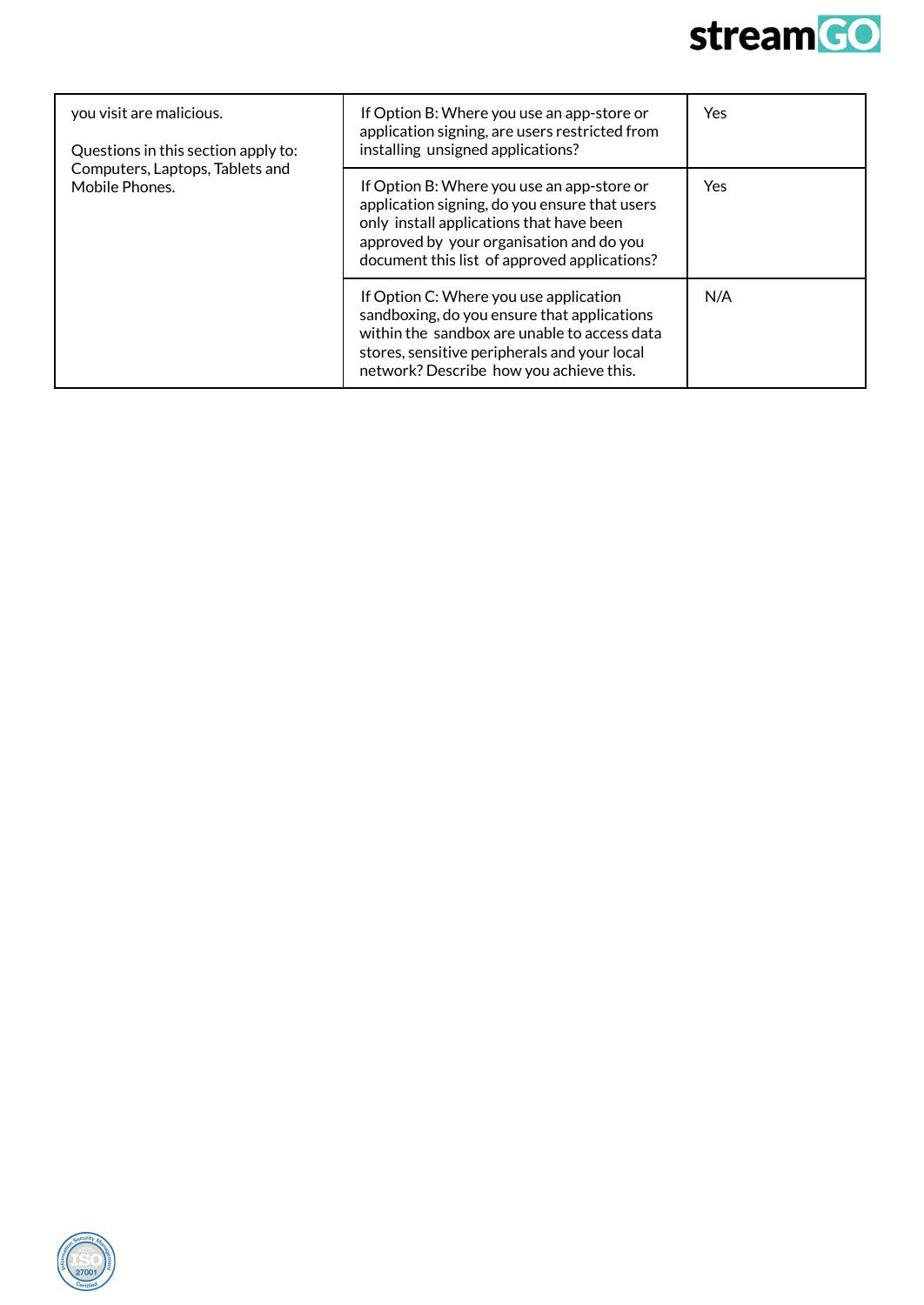

## <span id="page-11-0"></span>**GDPR Compliance**

| <b>Risk Area</b>                                                                                                                                                       | <b>Key Risk Area</b>                                                                                                                                    | streamGo status                                                                                                                 |
|------------------------------------------------------------------------------------------------------------------------------------------------------------------------|---------------------------------------------------------------------------------------------------------------------------------------------------------|---------------------------------------------------------------------------------------------------------------------------------|
| Our People<br>Our People are adequately<br>trained and aware of the<br>requirements of the new<br>Privacy legislation and the risks<br>this brings.                    | All staff receive formal Data Privacy and<br>Protection training every year and are<br>tested regularly                                                 | Yes. Last completed July<br>2021                                                                                                |
|                                                                                                                                                                        | Staff have all read the appropriate Privacy,<br>Protection, Acceptable Use and Cyber<br>Security policies annually                                      | Yes. Annual review July<br>2021                                                                                                 |
|                                                                                                                                                                        | Quarterly department audits/spot checks<br>via a 'Business Healthcheck'                                                                                 | Audit completed June<br>2021. Reviewed<br>quarterly                                                                             |
|                                                                                                                                                                        | Consideration has been given to the<br>appointment of a DPO / Privacy sponsor                                                                           | Data Lead - Product<br>Director                                                                                                 |
|                                                                                                                                                                        | There are regular updates from key<br>stakeholders about the importance of<br>Privacy eg team meetings, comms schedules,<br>emails                      | Ad hoc in team meetings                                                                                                         |
| Policy and Governance<br>Our governance, policies and<br>processes are available,<br>understood and robust enough<br>in order to fully comply with the<br>legislation. | We understand what data we hold by<br>completing 'records of processing' for all<br>processing activities including a lawful basis<br>for each activity | <b>Records of Processing</b><br>updated July 2021<br>(Controller and Processor)                                                 |
|                                                                                                                                                                        | There is a published policies, standards and<br>controls for Privacy/Protection, Acceptable<br>Use and Cyber/Infosec                                    | Data Protection,<br>Acceptable Use of IT<br>Systems and Information<br>and Cyber Security<br>policies last updated June<br>2021 |
|                                                                                                                                                                        | We have documented and published<br>processes/ standards for dealing with each of<br>the DS Subject rights & change to data use                         | Processes are in place for<br>managing Data Subject<br>Rights                                                                   |
|                                                                                                                                                                        | We deploy appropriate technological solutions<br>to protect our data                                                                                    | See Cyber Security and<br>Cloud Security<br>Questionnaire                                                                       |
|                                                                                                                                                                        | Privacy 'Horizon Scanning' activity Undertaken                                                                                                          | Ad hoc horizon scanning                                                                                                         |
|                                                                                                                                                                        | 2nd Line audit for adherence & compliance                                                                                                               | To be scheduled                                                                                                                 |
| Sharing data<br>We fully understand who we<br>share data with and have<br>sufficiently satisfied ourselves<br>that they are compliant.                                 | We hold a full list of Data Processors and<br>Sub Processors (RoP)                                                                                      | <b>Records of Processing</b><br>updated June 2021<br>(Controller and Processor)                                                 |

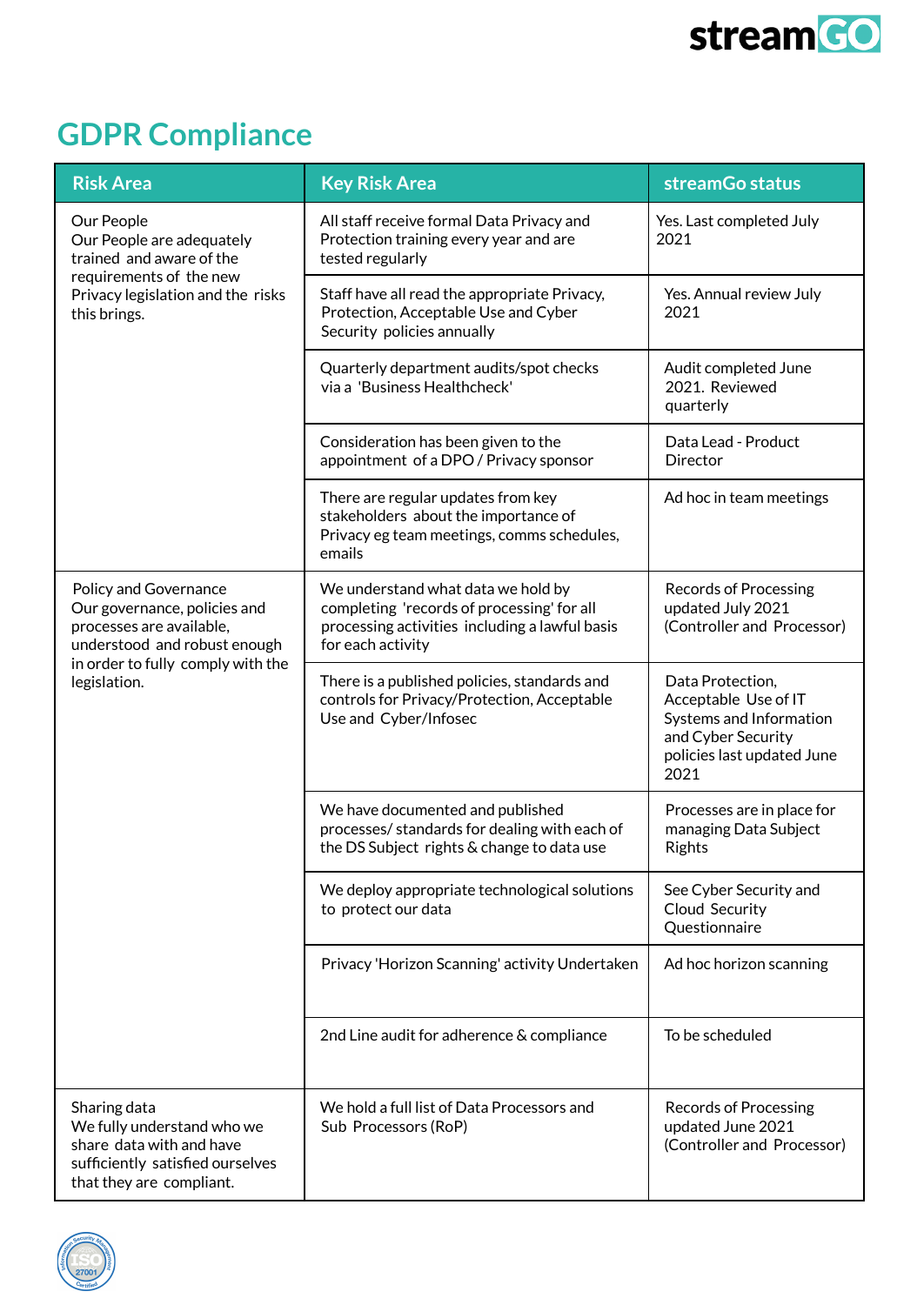

|                                                                                                            | Each Processor has a Data Processing<br>Agreement in place (or equivalent) that<br>includes what to do in the event of a breach | DPAs are in place for<br>Processors                                                        |
|------------------------------------------------------------------------------------------------------------|---------------------------------------------------------------------------------------------------------------------------------|--------------------------------------------------------------------------------------------|
|                                                                                                            | Each Processor has been subject to a due<br>diligence audit (at least every 3 years                                             | Formal Process in place for<br>all new processors                                          |
|                                                                                                            | All staff who manage 3rd parties have<br>been trained                                                                           | Yes. Last completed July<br>2021                                                           |
|                                                                                                            | Any transfer of data to a 3rd country is<br>identified and the appropriate safeguards are<br>sought                             | Recorded in Records of<br>Processing                                                       |
|                                                                                                            | Board sign off all exceptions                                                                                                   | Non required to date                                                                       |
| Breach Reporting & Control Our<br>breach reporting processes are<br>adequate.                              | We have a documented process for dealing<br>with Data Breach and Privacy complaints                                             | Yes                                                                                        |
|                                                                                                            | All staff are aware of and adhere to the same                                                                                   | Yes                                                                                        |
|                                                                                                            | We log all breaches (reportable/non<br>reportable) and action plan underlying<br>issues                                         | Yes                                                                                        |
|                                                                                                            | We review breach log for trends and<br>instigate improvement plans                                                              | Yes, quarterly                                                                             |
|                                                                                                            | All staff are trained in how to spot a breach                                                                                   | Yes                                                                                        |
| Applying the Principles<br>We understand, limit and use<br>our data in accordance with<br>the regulations. | A compliant Privacy notice is available for<br>Staff and Customers explaining how we use<br>data etc                            | Yes, published on website                                                                  |
|                                                                                                            | Our Processing activity is recorded and a<br>Lawful basis established for all processing<br>activity                            | Yes, in RoP and Privacy<br><b>Notice</b>                                                   |
|                                                                                                            | Data capture is limited to only bare minimum                                                                                    | Yes, restricted to only<br>required data to set up an<br>account/ register for an<br>event |
|                                                                                                            | Data is kept up to date and accurate                                                                                            | Reliance on Data Subject<br>to notify or any<br>inaccuracies                               |
|                                                                                                            | Dtaa is only stored for as long as necessary                                                                                    | Deleted upon close of<br>client account or upon<br>request if earlier                      |